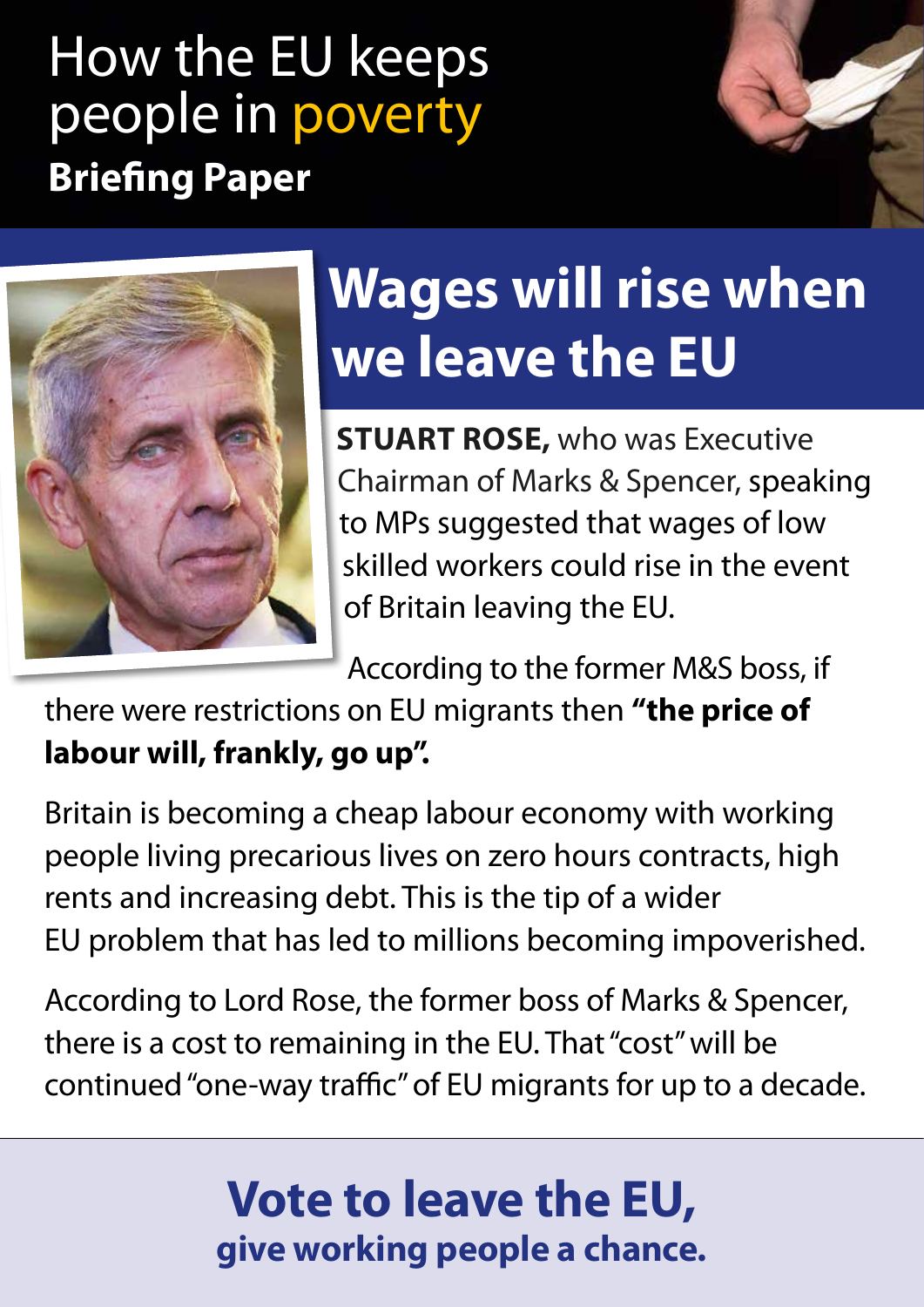### **The EU and Your Top Three Concerns: Education, Employment, and Housing**

Immigration makes it harder to attend a good university, obtain a well-paid job, and secure affordable living accommodation.

#### **Education**

In many EU states youth unemployment is high and there is little prospect of securing a job in these countries.

| Country         | Youth (under 25 years)<br>unemployment - December 2015 |
|-----------------|--------------------------------------------------------|
| Greece          | 48.6%                                                  |
| Spain           | 46.0%                                                  |
| Croatia         | 44.1%                                                  |
| Italy           | 37.9%                                                  |
| Cyprus          | 31.7%                                                  |
| Portugal        | 31.0%                                                  |
| France          | 25.9%                                                  |
| Slovakia        | 24.7%                                                  |
| Romania         | 21.2%                                                  |
| <b>Bulgaria</b> | 21.0%                                                  |

- Over the past 5 years, the number of students studying in the UK from Italy, Romania, Bulgaria, and Spain has increased by 48%, 42%, 36% and 22% respectively.
- In 2014/15 there were 124,575 EU students studying in the UK.
- EU students are able to study either free of charge in Scotland, or for a nominal fee, whereas English students are required to pay £9,000.

#### **Employment**

- Many businesses want to remain in the EU to benefit from free movement, which allows them to have access to a larger pool of potential employees.
- Whereas graduates were once competing against other UK graduates, they are now competing against applicants from the other 27 EU states.
- The ultimate effect of unlimited FU immigration will be to increase youth unemployment in the UK to levels closer to that in other EU states.

#### **Housing**

- Unlimited immigration exacerbates the shortage of living accommodation.
- Official figures show that in the year to March 2015, 636,000 people arrived in the UK from abroad.
- Since 1997, house prices in the UK have increased by 253%, and in London this figure was 434%. The demand for housing is driving this increase.
- Unlimited immigration adversely affects young people in the UK more than the older generation. This is because most EU immigrants are young people. EU immigrants compete against young people for places to study at university, for well-paid jobs, and for living accommodation.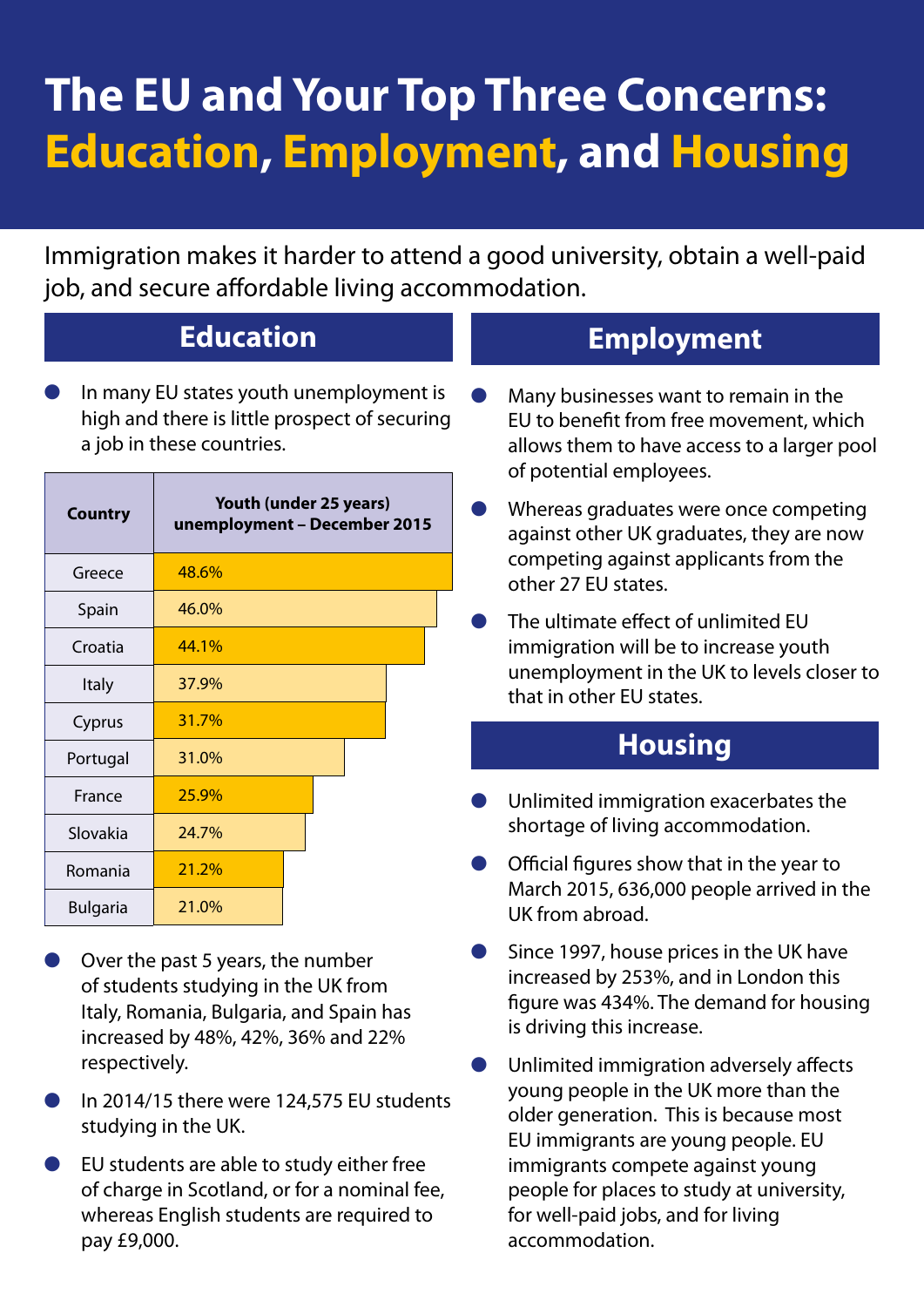### **The economic harm of uncontrolled immigration**



**There is already the suspicion that multi-national companies' have the desire to keep Britain in the EU because it helps them keep wages low. Economists found that increases in immigration have reduced the pay on offer to care workers, waiting staff and cleaners as competition for jobs has risen.**<sup>1</sup>

One would expect that wages would go up when employment rises but most new jobs have gone to EU migrants. By increasing the supply of cheap, imported labour the EU keeps big business' labour costs down. Again, the working people of Britain see stagnation in our living conditions. We have not seen real-terms pay rises for decades. Well done the EU!

Another problem, by becoming a cheap labour economy, there is little incentive to invest in technological advances and new tooling. So, again we see the figures show that productivity is not increasing.

If you vote to REMAIN in the EUROPEAN UNION we will carry on giving away to the EU £33,000,000 net or more of our taxes every single day.

#### **Immigration and low wages**

There is a direct link between the uncontrolled immigration into Britain and low wages.

According to the respected think tank, Migration Watch UK, immigration has an economic cost. The need for extra provision in housing and education are particular issues. Naturally, an increase in demand without a corresponding increase in supply will drive-up both rents and house prices. Immigration also has an effect on depressing the average wage

of existing British residents.<sup>2</sup>

According to a House of Lords report the least well-off lose the most from immigration. For each increase in the number of working age immigrants there was a decline in the pay packets of those at the bottom of the pay scale. The lowest paid ten per cent suffered the most.3 What is more, the least skilled British workers had a reduction in their salaries.4 Another cost of immigration is the transfer of money that migrants have earned in the UK back to their country of origin. According to the World Bank each year \$1.2 billion is sent from Britain to Poland alone.<sup>5</sup>

The economist Professor Tim Congdon estimates that the influx of 700,000 new workers from Eastern Europe had displaced some British born workers, costing the UK economy <sup>3</sup>% of 1% of its economic output.<sup>6</sup> This is not a great figure, yet for those that have a lower chance of employment the effects can be devastating.

<sup>1</sup> http://www.breitbart.com/london/2014/07/30/eu-migrants-findjobs-easier-than-brits/

<sup>2</sup> Anthony Scholefield, *Warning: Immigration Can Seriously Damage Your Wealth*, the Social Affairs Unit, 2007

<sup>3</sup> Christian Dustmann, Tommaso Frattini and Ian Preston, CDP No 03/08, *The Effect of Immigration along the Distribution of Wages,* 2008

<sup>4</sup> Gavin Thompson and Daniel Harari, *The economic impact of EU membership on the UK,* SN/EP/6730, The House of Commons, 17th September 2013

<sup>5</sup> http://www.theguardian.com/global-development/datablog/2013/ aug/09/remittances-britain-data

<sup>6</sup> Congdon, Professor Tim, *How much does the European Union cost Britain?* 2013